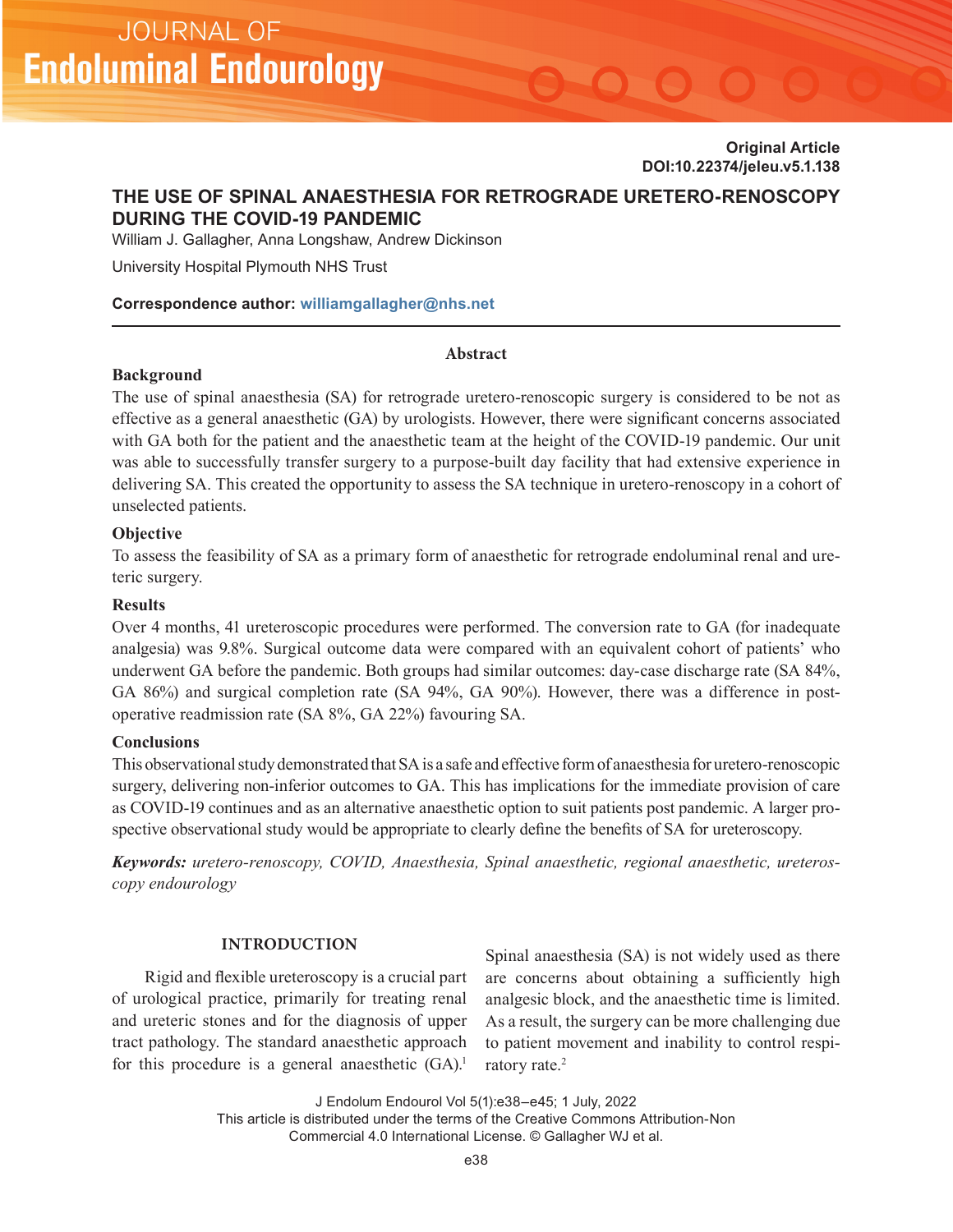COVID-19 has forced a change in the delivery of surgical practice in the UK. There was a high degree of uncertainty about the risks of surgery and anaesthesia during the first peak of the pandemic.<sup>3</sup> Across most of the UK, all elective surgery was initially cancelled to focus on caring for acutely unwell patients with COVID-19. There was also a nationwide strategy to reduce patient admissions and exposure to COVID-19 in hospitals.

On recognising that cancellations would significantly impact patient prognosis and quality of life, alternative providers and sites were accessed by the NHS. This study outlines the experience from one such site and highlights the use of alternative anaesthetic techniques from the department's standard practice. There was a recognised risk of GA (an aerosol-generating procedure requiring ventilation) during the pandemic, both to the team undertaking the procedure and the patient if they contracted the virus.4 The alternative provider was highly competent at SA, allowing the study of this alternative anaesthetic method for patients undergoing both ureteroscopy and flexible uretero-renoscopy. The change in practice was instigated by experience and preference of anaesthetic team at the new site rather than as a result of this study.

COVID-19 has caused a dramatic change in clinical practice across the UK. There has been a tragic death toll associated with the disease. The NHS had to rapidly adapt to the changing clinical environment. This has forced and accelerated change that might not usually occur. It is essential to capture these changes, particularly if they have potential benefits for ongoing surgery even after the pandemic has resolved.<sup>5</sup>

# **OBJECTIVES**

The objectives were to assess the safety and effectiveness of SA for retrograde ureterorenoscopic surgery.

The outcome measures were the failure of SA and conversion to GA, the ability to safely complete surgery, 30-day readmission rates, length of time for anaesthesia (SA vs GA), the requirement for post-operative stenting and the surgical day-case rates (Table 1).

### **METHOD**

This was a retrospective observational study of two matched patient cohorts. The SA group compromised patients operated from April to July 2020. The GA cohort consisted of patients operated on prior to the pandemic (January–May 2019). All cases were listed on an elective basis, and so no emergency cases were included in the study. The outcomes were analysed by using the hospital records at each site. Background parameters for the patients (age, sex) and indications for procedure were recorded to demonstrate that the cohorts were similar patient groups.

### **STATISTICAL ANALYSIS**

The overall number of patients in this study was 77 (Primary SA 41, Primary GA 36). The necessary sample size was calculated to be 76 pts, the power of the study was 80 and the alpha value was 0.05. Anaesthetic conversion rate, patient demographics, indications for surgery, stone completion rate, anaesthetic time and surgical outcomes were analysed separately for each group. Normally distributed data was analysed with an independent T-test. Fisher exact test and Pearson chi-squared test were used to compare categorical data. Results were considered significant when P value was less than 0.05.

#### *Description of spinal anaesthetic*

Patients were taken to the anaesthetic room, and initial blood pressure and heart rate measurements were recorded at baseline. The patients were seated at the operation table, and the skin surface of the back was cleaned and sterilised with 10% povidone iodine. A midline or paramedian approach for SA was utilised. Local anaesthetic was delivered to the skin. A 25-gauge spinal needle was used to find the intrathecal space via the

J Endolum Endourol Vol 5(1):e38–e45; 1 July 2022

This article is distributed under the terms of the Creative Commons Attribution-Non Commercial 4.0 International License. © Gallagher WJ et al.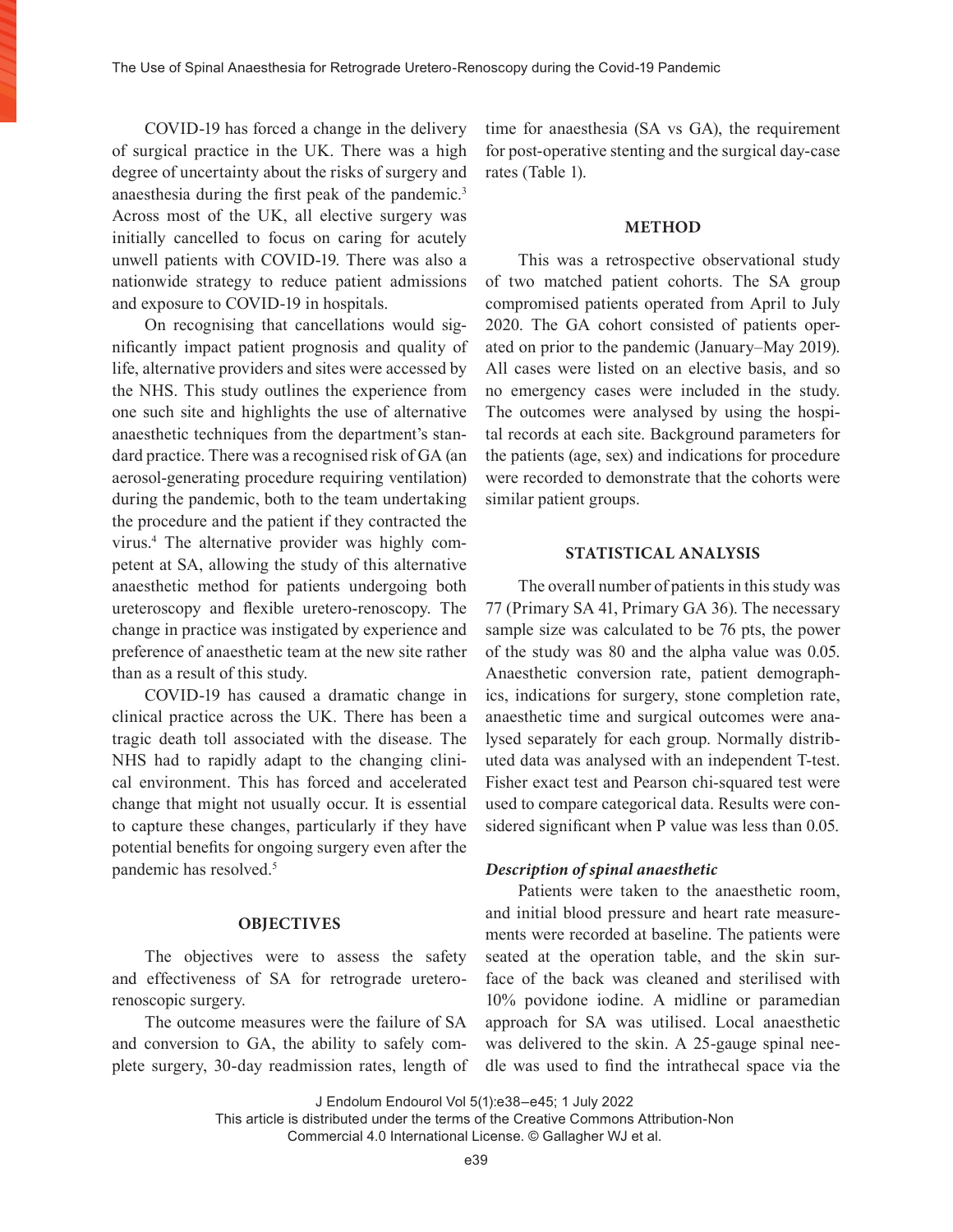|                                   | <b>Primary SA</b> | <b>Primary GA</b> | $\boldsymbol{P}$ |
|-----------------------------------|-------------------|-------------------|------------------|
| Patients Listed for Surgery       | 41                |                   |                  |
| Conversion to GA                  | $9.8\%$ (n = 4)   |                   |                  |
| Total patients                    | 37                | 36                | 0.118            |
| <b>Demographics</b>               |                   |                   |                  |
| Age (years)                       | 55.9              | 57.5              | 0.925            |
| Male                              | $57\%$ (n = 21)   | $53\% (n = 19)$   | 0.816            |
| Female                            | $43\% (n = 16)$   | $47\%$ (n = 17)   |                  |
| <b>Indications for procedures</b> |                   |                   |                  |
| Diagnostic                        | $8\%$ (n = 3)     | $17\% (n = 6)$    | 0.308            |
| Stone treatment                   | $92\% (n = 34)$   | $83\% (n = 30)$   |                  |
| <b>Position of stone</b>          |                   |                   |                  |
| Renal                             | $34\% (n = 9)$    | $47\%$ (n = 14)   | 0.327            |
| Upper                             | $20\% (n = 7)$    | $10\% (n = 3)$    |                  |
| Distal                            | $44\%$ (n = 15)   | $33\% (n = 10)$   |                  |
| Multiple                          | $9\% (n = 3)$     | $10\% (n = 3)$    |                  |
| Completed procedure               | $94\%$ (n = 32)   | $90\% (n = 27)$   | 0.659            |
| Anaesthetic                       |                   |                   |                  |
| Time (mean)                       | 26 mins           | 17 mins           | < 0.001          |
| <b>Surgical outcome</b>           |                   |                   |                  |
| Day-case                          | $84\%$ (n = 31)   | $86\%$ (n = 31)   | 0.781            |
| Post-operative stent              | $38\% (n = 14)$   | $28\% (n = 10)$   | 0.457            |
| Readmissions <30 days             | $8\% (n = 3)$     | $22\% (n = 8)$    | 0.112            |
| Infection                         | $5\%$ (n = 2)     | $13\% (n=5)$      |                  |
| Pain                              | $3\% (n = 1)$     | $3\% (n = 1)$     | $\frac{1}{2}$    |
| Other                             | $0\%$ (n = 0)     | $6\%$ (n = 2)     |                  |

**TABLE 1** Table comparing parameters and outcomes for ureteroc-renoscopy patients listed for either primary spinal anaesthetic or primary general anaesthetic

loss of resistance method. The preferential level of anaesthetic was at L2–L3 with L3–L4 being the alternative option. Chloroprocaine hydrochloride was the local anaesthetic with a dose of 45–60 mg. Chloroprocaine is hyperbaric, so its volume, timing and positioning will reach satisfactory levels with less spinal anaesthesia–induced hypotension compared to other local anaesthetics. Sensory and motor blocks were assessed. Temperature-sensation

testing using a freezing spray was used to evaluate the level of anaesthesia. If adequate level of sensation was achieved, the operation was begun; if not, conversion to GA was applied. The anaesthetic effect lasts from 45 min to 90 min based on volume used and positioning. Supplementary anaesthesia was supplied via low dose IV propofol. If required, paracetamol +/− Ketorolac was used to provide intraoperative pain relief. After the operation, patients

J Endolum Endourol Vol 5(1):e38–e45; 1 July, 2022

This article is distributed under the terms of the Creative Commons Attribution-Non Commercial 4.0 International License. © Gallagher WJ et al.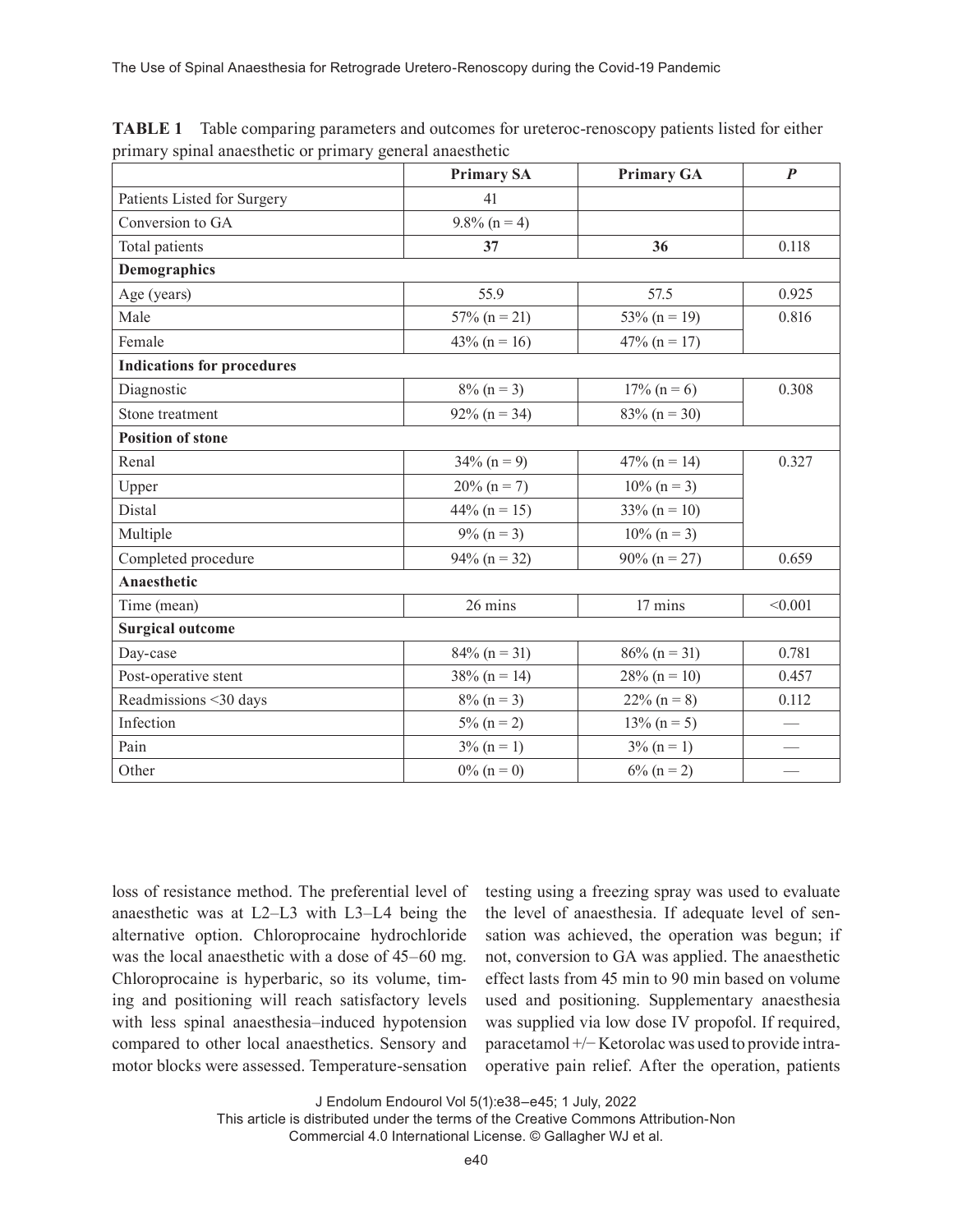were transferred to the post-operative unit. The aim was to discharge them home the same day with the patient being able to walk 2–4 h post anaesthesia.

# *Description of general anaesthetic*

The following standard technique was used for GA. Intravenous induction was performed using 2 mg/kg propofol and 1–1.5 mcg/kg fentanyl. A supraglottic airway device was used for airway management. An I-gel of 4–5 size was introduced using a standard technique. The minimum alveolar concentration of 1.0 sevoflurane with 40% oxygen air mixture was used for maintenance of anaesthesia. Patients who were unwilling or unsuitable to have SA also had a primary GA. If the SA was deemed to be ineffective, the patient was converted to GA.

#### **RESULTS**

The patient demographics were similar, which were as follows: average age (SA 55.9 years; GA 57.5 years,  $P = 0.925$ ) and sex distribution (SA male 57%, female 43%; GA male 53%, female 47%,  $P = 0.816$ . (Table 1).

There were 41 cases in the SA group. There were four conversions to GA, yielding a 90%



**FIGURE 1** Chart showing conversion rate to GA in patients listed for primary SA.

success rate of SA. There were 36 cases in the GA group (see Figure 1). Statistical significance was not established between these two groups ( $P = 0.118$ ).

There was a 9-min difference in anaesthetic time between the two groups (SA 26 mins, GA 17 mins). This was deemed statistically significant with  $P < 0.001$  (Table 1 and Figure 2).

Ureteroscopy was the only option analysed for treatment of kidney or ureteric stones. The predominant indication for surgery was urinary tract stone treatment (SA 92%, GA 83%). The other indication was diagnostic ureteroscopy (SA 17%, GA 8%). See Table 1 and Figure 3 ( $P = 0.308$ ).

All stones were deemed suitable for day-case procedures and were less than 1 cm (range 3–10mm). There was a lower proportion of renal stones (Renal SA 34%, GA 47%) and a higher volume of upper or mid-ureteric stones in the SA Group (Upper or Mid-ureter: SA 20%, GA 10%; Distal Ureter: SA 44%, GA 33%). Both groups had a similar number of more challenging cases which required treatment of multiple stones (SA 9%, GA 10%). See Table 1 and Figure 4 ( $P = 0.327$ ).

There were similar stone surgery completion rates (SA 94%, GA 90%), with  $\leq 10\%$  requiring further surgery to remove residual fragments ( $P =$ 0.659). See Table 1 and Figure 5.

All surgeries were performed by urology consultants with specialisation in ureteroscopy or registrars with consultant's supervision. The following surgical outcomes were measured. The successful day-case discharge rate between both groups were roughly equivalent (SA 84%, GA 86%;  $P = 0781$ ). Rates of stent insertion post procedure were higher in the SA group (SA 38%, GA 28%;  $P = 0.457$ ). There was a difference in post-operative complications requiring readmission within 30 days favouring SA (SA 8%, GA 22%;  $P = 0.112$ ). The reasons for readmission were usually related to infection (SA 5%, GA 13%), pain (SA 3%, GA 3%) and other factors (SA 0%, GA 6%). The other factors were side effects from take-home analgesia and co-incidental chronic infection that was not related to the surgery (Table 1 and Figure 5).

J Endolum Endourol Vol 5(1):e38–e45; 1 July 2022

This article is distributed under the terms of the Creative Commons Attribution-Non Commercial 4.0 International License. © Gallagher WJ et al.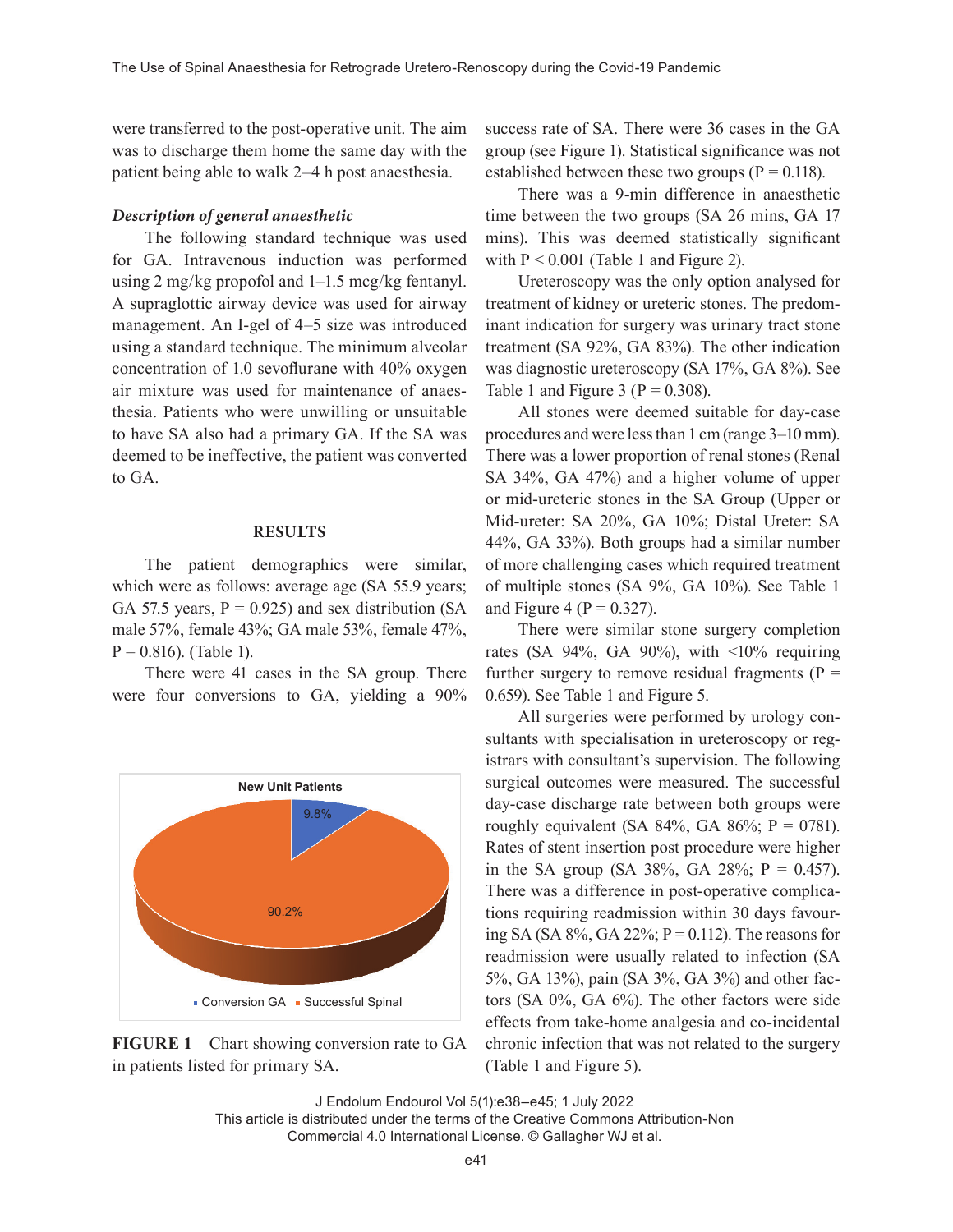# **DISCUSSION**

The natural history of COVID-19 has still not been properly established, and it looks like the disease will be with us at least for the foreseeable future.<sup>5</sup> The risks of GA during the pandemic both for the patient and the team undertaking the procedure are well recognised. While there will always remain a proportion of the population who are unvaccinated, SA provides a safer alternative to GA in this environment.6

There have previously been concerns regarding SA and uretero-renoscopy. These relate to the anaesthetic failing to achieve a sufficiently high spinal



**FIGURE 2** Graph comparing length of time for anaesthesia in SA and GA patients.

block and the practical challenges during surgery of controlling respiratory movement and cough reflex. Nevertheless, SA has been widely adopted for percutaneous nephrolithotomy, and there are several international papers showing the advantages for uretero-renoscopy.8–10 There are notable benefits to SA with lower risk of aspiration pneumonia, deep vein thrombosis and cardiopulmonary complications.<sup>11</sup> These are particularly relevant for urology patients who often have significant co-morbidities.

The primary outcome was to establish the safety and effectiveness of SA in uretero-renoscopy. There was a risk that the trial of SA would be a failure and that patients would not tolerate it. However, the conversion rate to GA was relatively modest at  $9\%$  (n = 4) (see Figure 1). There were two conversions due to technical or anatomical reasons and two for inadequate analgesia. The rates of conversion are similar to the figures published in the literature. $8-10$ 

There is a practical concern that SA takes longer than GA, which was reflected in our study with SA taking on average 9 mins longer to administer than GA (SA 26 mins, GA 17 mins) (see Figure 2). This did not impact on the number of achievable cases in a session (6–8/day). This was due to the time limit for SA (45–90 mins), ensuring that surgery does not stretch beyond this window. Furthermore, the



**FIGURE 3** Graph comparing indications for uretero-renoscopy in SA and GA patients.

J Endolum Endourol Vol 5(1):e38–e45; 1 July, 2022 This article is distributed under the terms of the Creative Commons Attribution-Non Commercial 4.0 International License. © Gallagher WJ et al.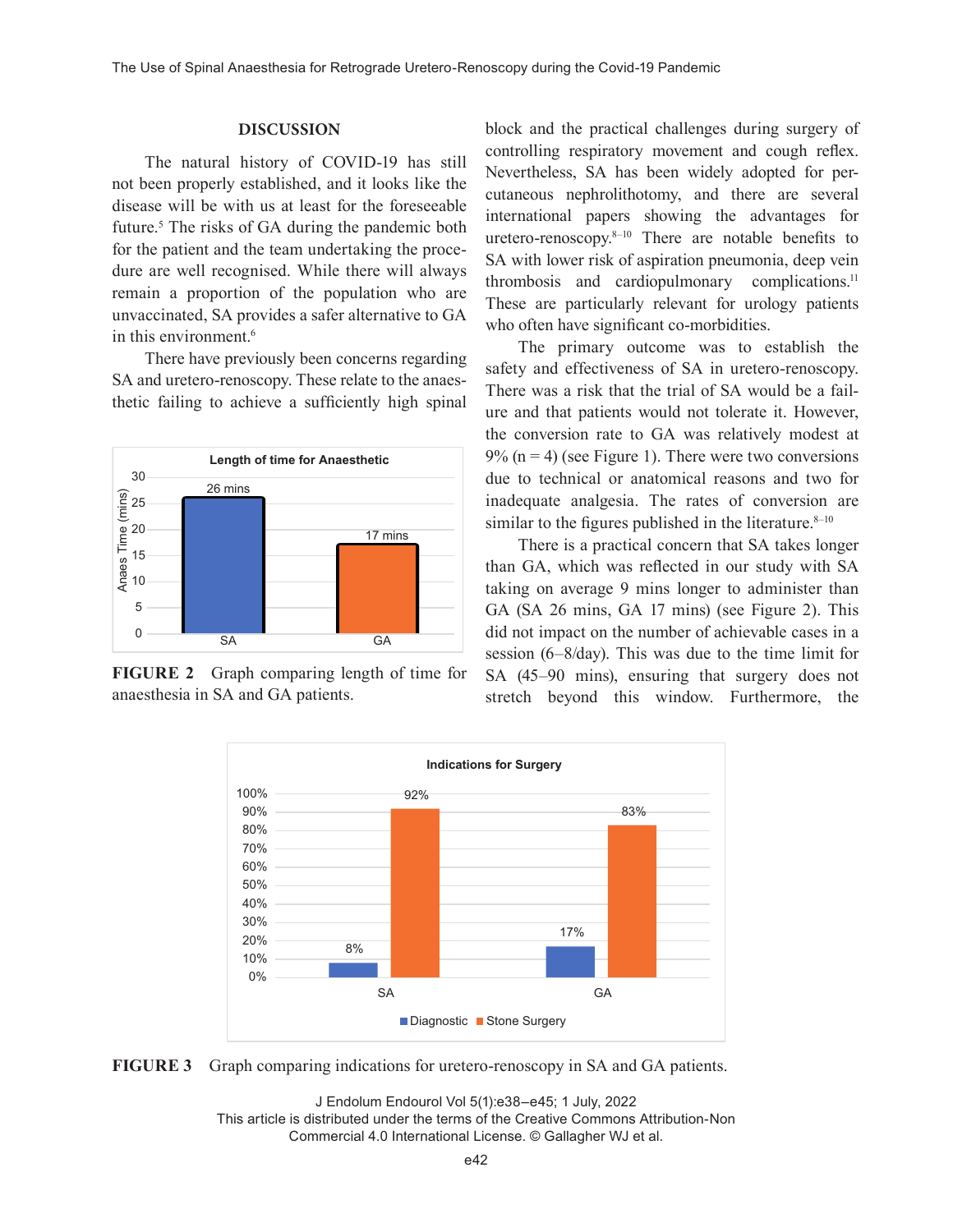#### The Use of Spinal Anaesthesia for Retrograde Uretero-Renoscopy during the Covid-19 Pandemic



**FIGURE 4** Graph comparing positions of stones in SA and GA patients**.**



**FIGURE 5** Graph comparing surgical outcomes in SA and GA patients.

J Endolum Endourol Vol 5(1):e38–e45; 1 July 2022 This article is distributed under the terms of the Creative Commons Attribution-Non Commercial 4.0 International License. © Gallagher WJ et al.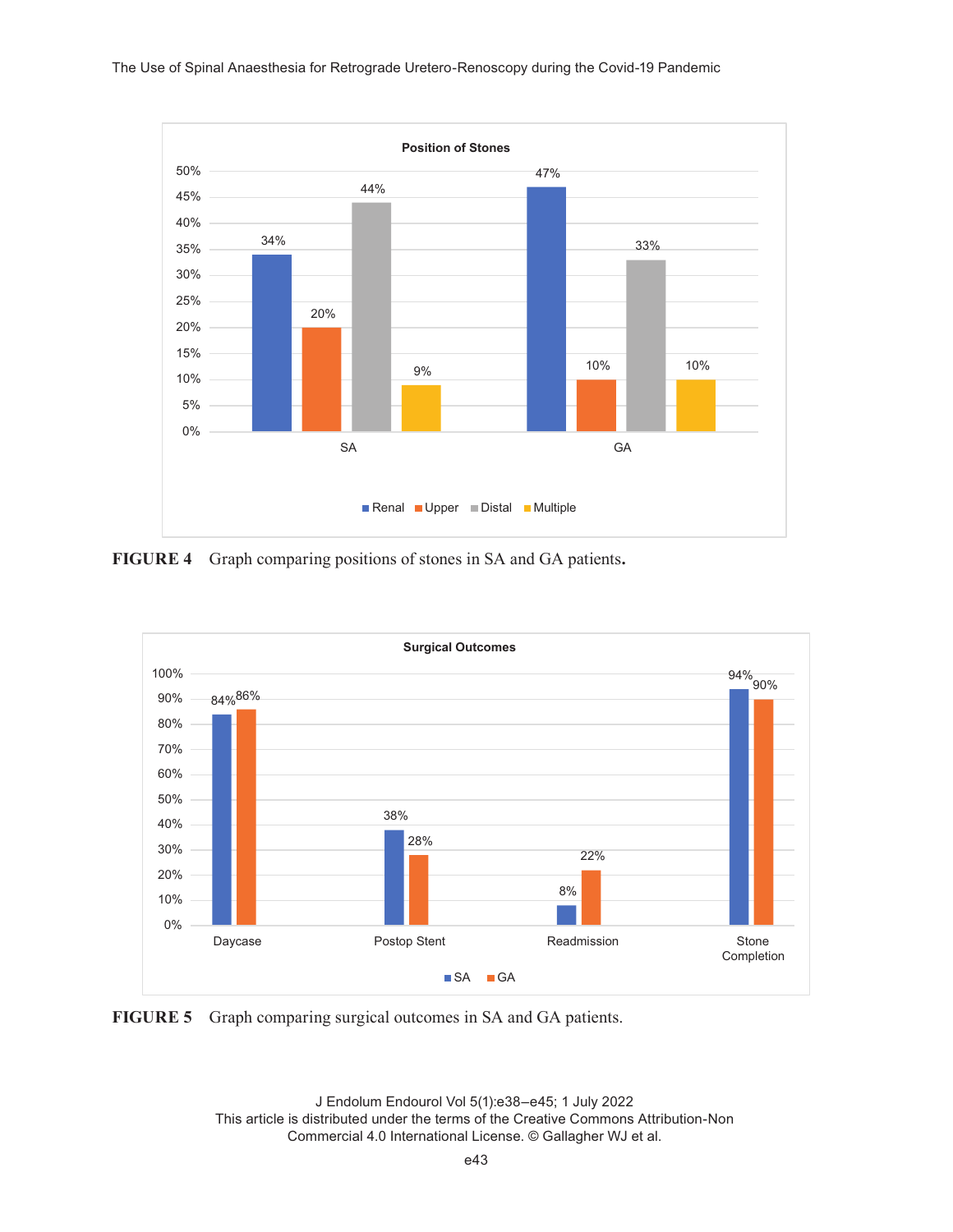service was delivered in a dedicated day-case unit that had removed many of the inefficiencies between cases that are prevalent within large hospitals.

In relation to surgical outcomes, SA did not appear inferior. We did not record the operative comfort of surgery, though this has been assessed in other studies.<sup>8</sup> Stone completion rate was determined by the surgeon at the time of surgery. If the surgeon felt there were significant residual fragments, the patient was re-listed for further procedure. Though this is a notoriously subjective assessment for stone completion rate, the figures were similar between the two groups  $(SA 94\%, GA 90\%)$  (see Figure 5). There was little difference in day-case discharge rate (SA 84%, GA 86%). There was an increased rate of post-operative stenting in the SA group (SA 38%, GA 28%). This is likely related to the more cautious surgical practice adopted during the pandemic with stents being deployed (usually on string) to reduce the risk of readmission due to infection. This appears to have yielded a significant benefit with >50% fewer readmissions in the SA group (SA 8%, GA 22%). The reasons for readmission were predominantly related to the risk of infection (SA 5%, GA 13%) and pain (SA 3%, GA 3%). This might also be due to a reluctance of patients to attend hospital unless strictly necessary during the pandemic (Table 1).

Extra corporal shockwave lithotripsy was not offered at the Trust as there was no fixed site lithotripter, and the travelling lithotripsy service was suspended during the pandemic. This obviously does not involve any type of anaesthetic and therefore would be the safest treatment modality in appropriate patients. This has been recognised by the National Institute for Clinical Excellence who now recommend extracorporeal shock wave lithotripsy as first-line treatment for the majority of renal or ureteric stones that are suitable for intervention.<sup>12</sup>

This was an opportune study brought about by a forced change in practise due to COVID-19. There are numerous flaws that we have not tried to disguise and are probably self-evident to the educated reader. This was not a controlled randomised trial of two different anaesthetic modalities. If this was a prospective paper, the study would be designed more elegantly with the opportunity to gather detailed information about the patients, their urological pathology, the intraoperative anaesthetic risks and the surgical challenges.

 There are numerous confounding factors that could influence the data. The operations were conducted under very different clinical circumstances, in different hospitals and with different surgical teams. The types of cases that were prioritised during the pandemic were not the same; for example, fewer patients were listed with renal stones. The surgical practise was changed; for example, post-operative stents were deployed more commonly. Patient behaviour would have been influenced by the pandemic, with patients less likely to return to hospital. It is therefore difficult to make robust conclusions about the data.

# **CONCLUSION**

This is the first study of its type in the UK. We are not claiming that it definitively demonstrates the superiority of SA against GA. It is a fortuitous development in practise that was forced upon us by COVID-19 which allowed our unit to continue treating our patients.<sup>13</sup>

The data shows that patients did not come to harm from this change of practise. It provides a practical template of how SA can be integrated into practice for uretero-renoscopy in most healthcare units. We hope that it will stimulate further research in this area as it offers the possibility of offering SA as a routine form of anaesthetic for ureterorenoscopy in the future.

# **REFERENCES**

- 1. EAU Guidelines. Edn. presented at the EAU Annual Congress Milan 2021.
- 2. Schembri M, Agarwal V, Pietropaolo A, Somani B. Outcomes of loco-regional anaesthesia in ureteroscopy for stone disease: A systematic review.

J Endolum Endourol Vol 5(1):e38–e45; 1 July, 2022

This article is distributed under the terms of the Creative Commons Attribution-Non Commercial 4.0 International License. © Gallagher WJ et al.